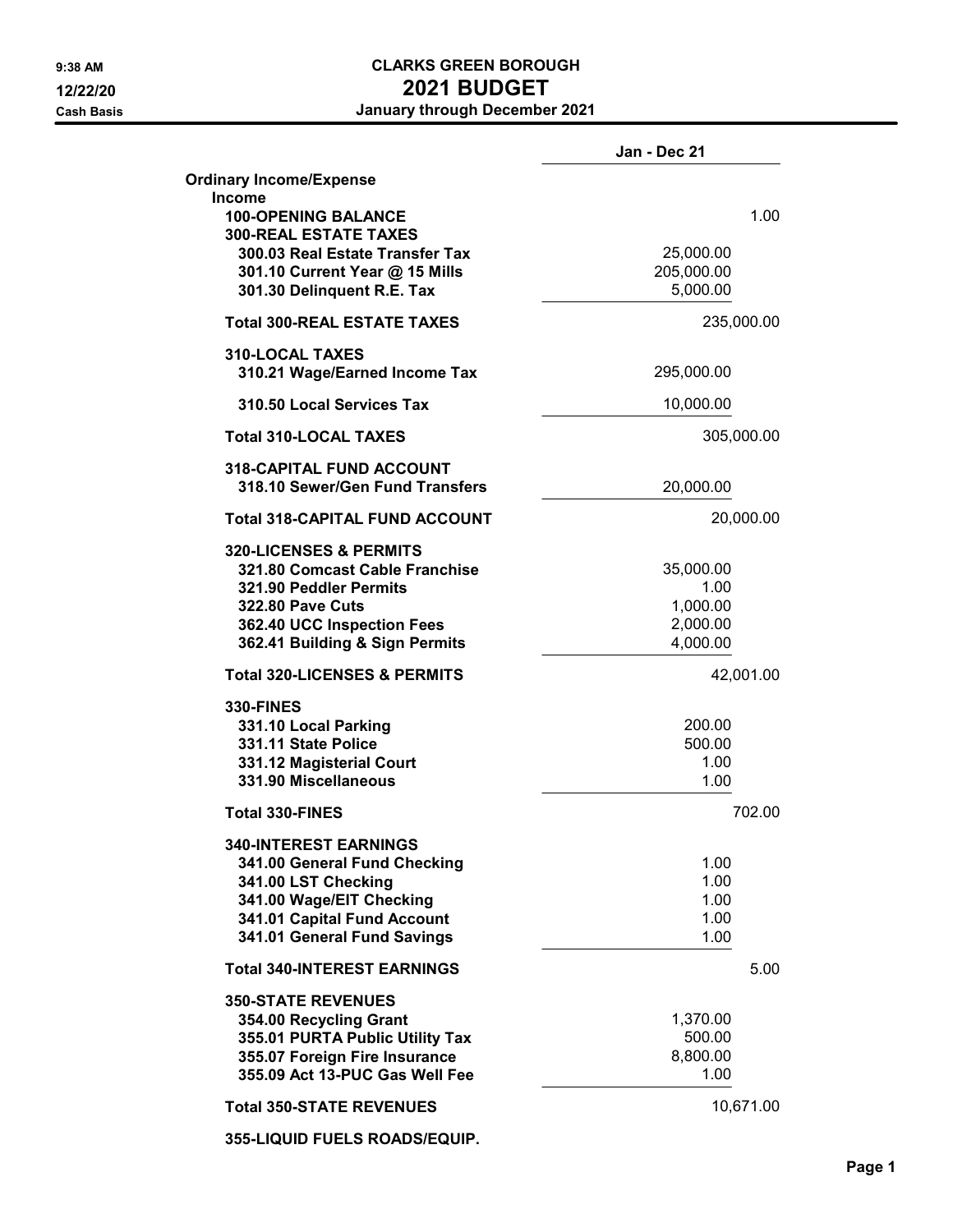|                                     | Jan - Dec 21 |
|-------------------------------------|--------------|
| 341.00 Interest State Account       | 1.00         |
| 355.01 Open Bal. State Funds        | 1.00         |
| 355.02 State Allotment @ 20%        | 8,912.00     |
| 355.02 State Allotment @ 80%        | 35,648.00    |
| 355.90 Miscellaneous                | 1.00         |
| Total 355-LIQUID FUELS ROADS/EQUIP. | 44,563.00    |
| 361-GENERAL GOVT.                   |              |
| 361.30 Zoning/Subdivision Fee       | 1.00         |
| 361.50 Sale Maps, Codes, etc.       | 1.00         |
| 361.90 Miscellaneous                | 1.00         |
|                                     |              |
| <b>Total 361-GENERAL GOVT.</b>      | 3.00         |
| <b>364-SEWER/SANITATION</b>         |              |
| 341.00 Interest Sewer Checking      | 1.00         |
| 341.01 Interest Sewer Savings       | 1.00         |
| 341.02 Interest Sewer CD            | 1,000.00     |
| 364.00 Opening Balance              | 1.00         |
| 364.10 Sewer Use Charges            | 420,000.00   |
| 364.11 Sewer Tap Fees               | 1.00         |
| 364.12 Pass thru Paymt-SAT          | 433.20       |
| 364.90 Miscellaneous                | 1.00         |
| <b>Total 364-SEWER/SANITATION</b>   | 421,438.20   |
| <b>380-OTHER REVENUE</b>            |              |
| 383.90 Miscellaneous/Petty Cash     | 1.00         |
| 385.00 Refund prior yr.expense      | 1.00         |
| 386.00 Mayor's Community Fund       | 1.00         |
| 387.00 Contributions                | 1.00         |
| 388.00 Mayor WT Memorial            | 1.00         |
| <b>Total 380-OTHER REVENUE</b>      | 5.00         |
| <b>Total Income</b>                 | 1,079,389.20 |
| Gross Profit                        | 1,079,389.20 |
| <b>Expense</b>                      |              |
| <b>400-GENERAL ADMIN./FINANCE</b>   |              |
| 400.11 Council/Mayor Salaries       | 14,400.00    |
| 400.20 Office Supplies              | 2,000.00     |
| 400.31 Employee Medical Exams       | 100.00       |
| 400.32 Postage/General Office       | 500.00       |
| 400.33 Travel Expense               | 100.00       |
| 400.34 Newsletter/Printing          | 1,500.00     |
| 400.35 Advertising                  | 1,000.00     |
| 400.36 Education                    | 100.00       |
| 400.37 NBT Loan Repayment           | 0.00         |
| 400.54 Contributions                |              |
| 400.54 Clarks Summit Fire Co.       | 1,500.00     |
| 400.54 AAJRB                        | 5,228.00     |
| 400.54 Abington Comm. Library       | 2,000.00     |
| 400.54 Abington Little League       | 200.00       |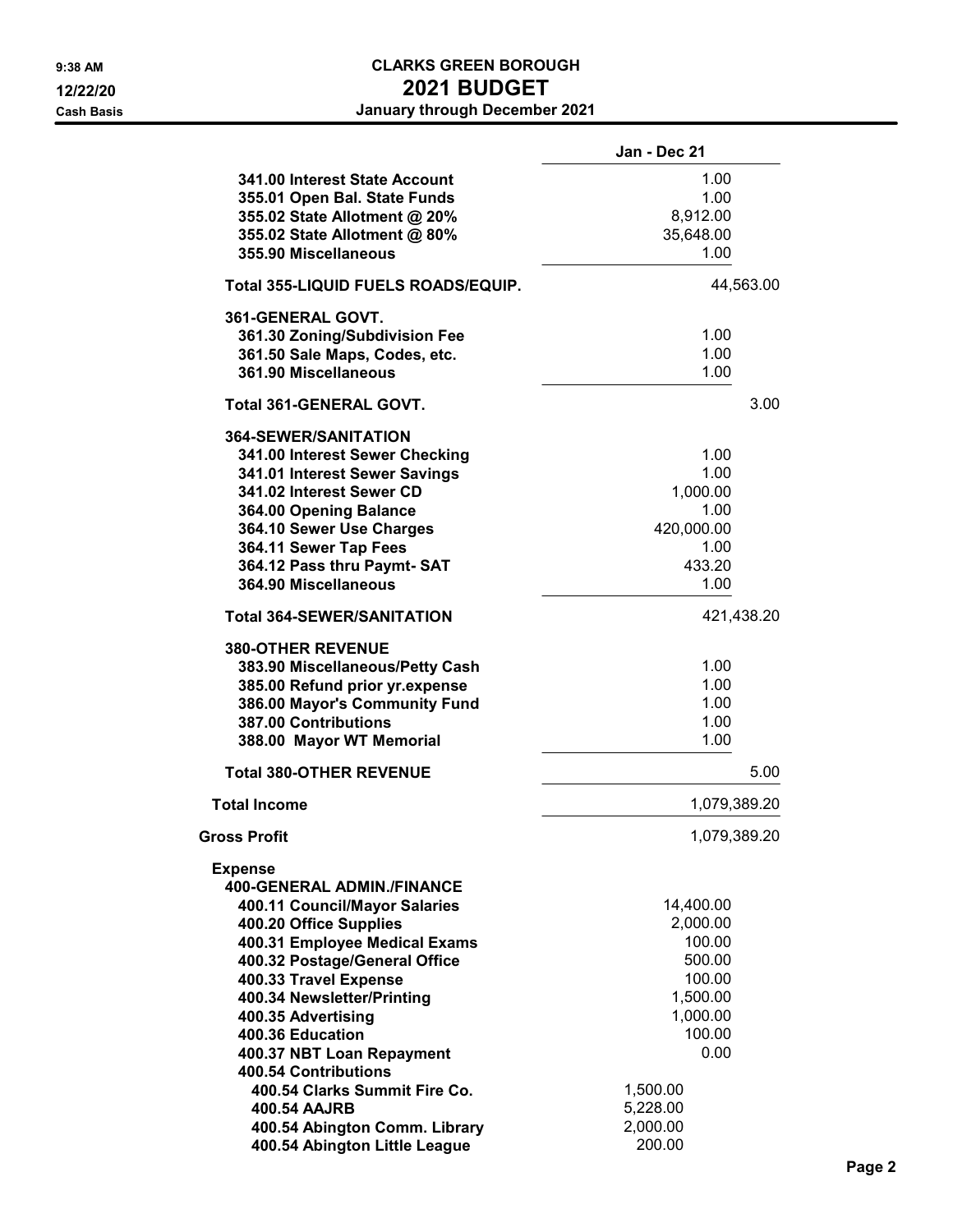|                                                                                                                                                                                               | Jan - Dec 21                                                    |
|-----------------------------------------------------------------------------------------------------------------------------------------------------------------------------------------------|-----------------------------------------------------------------|
| 400.54 Abington Senior Center                                                                                                                                                                 | 0.00                                                            |
| <b>Total 400.54 Contributions</b>                                                                                                                                                             | 8,928.00                                                        |
| 400.90 Miscellaneous<br>402.11 Auditor Fees<br>403.11 R.E. Tax Coll. Expenses                                                                                                                 | 500.00<br>7,250.00                                              |
| 403.11 R.E. Tax Collector Wages<br>403.12 R.E. Tax Coll. Exp.Other<br>403.30 Postage                                                                                                          | 6,000.00<br>1,000.00<br>400.00                                  |
| Total 403.11 R.E. Tax Coll. Expenses                                                                                                                                                          | 7,400.00                                                        |
| 403.14 Office Wages<br>403.15 Dental Insurance<br>403.15 Health Insurance<br>403.15 Vision Insurance<br>403.42 Membership/Subscriptions<br><b>403.42 ACOG Dues</b><br>403.42 LCTC Act 32 Dues | 43,000.00<br>1,000.00<br>23,000.00<br>200.00<br>200.00<br>0.00  |
| 403.42 Membership/Subs. - Other<br><b>403.42 PSAB Dues</b><br><b>403.42 PSAB Subscriptions</b><br><b>403.42 SAPA Dues</b><br>403.43 LCAB Dues<br>403.90 Miscellaneous                         | 565.00<br>425.00<br>200.00<br>1,200.00<br>135.00<br>100.00      |
| Total 403.42 Membership/Subscriptio                                                                                                                                                           | 2,825.00                                                        |
| 403.45 Service Contracts<br>403.45 Ordinance Codification<br>403.45 QB Payroll Updates<br>403.45 QuickBooks Support Plan<br>403.45 Service Contract - Other                                   | 500.00<br>500.00<br>1,500.00<br>150.00                          |
| <b>Total 403.45 Service Contracts</b>                                                                                                                                                         | 2,650.00                                                        |
| 404.31 Solicitor                                                                                                                                                                              | 15,000.00                                                       |
| 408.31 Engineering Fees<br>414.00 Planning & Zoning<br>414.13 Zoning Officer Wages<br>414.31 Legal Fees<br>414.32 Postage<br>414.34 Advertising<br>414.90 Miscellaneous                       | 20,000.00<br>5,000.00<br>2,000.00<br>100.00<br>300.00<br>500.00 |
| Total 414.00 Planning & Zoning                                                                                                                                                                | 7,900.00                                                        |
| 430.11 DPW Wages                                                                                                                                                                              | 125,000.00                                                      |
| 430.18 DPW Overtime<br>455.00 Shade Tree Commission<br>486.35 Property & Liability Ins<br>486.36 Surety/Fidelity Bonds<br>486.37 Workers' Compensation                                        | 4,000.00<br>1,400.00<br>11,339.00<br>1,075.00<br>7,916.00       |

 $\overline{\phantom{0}}$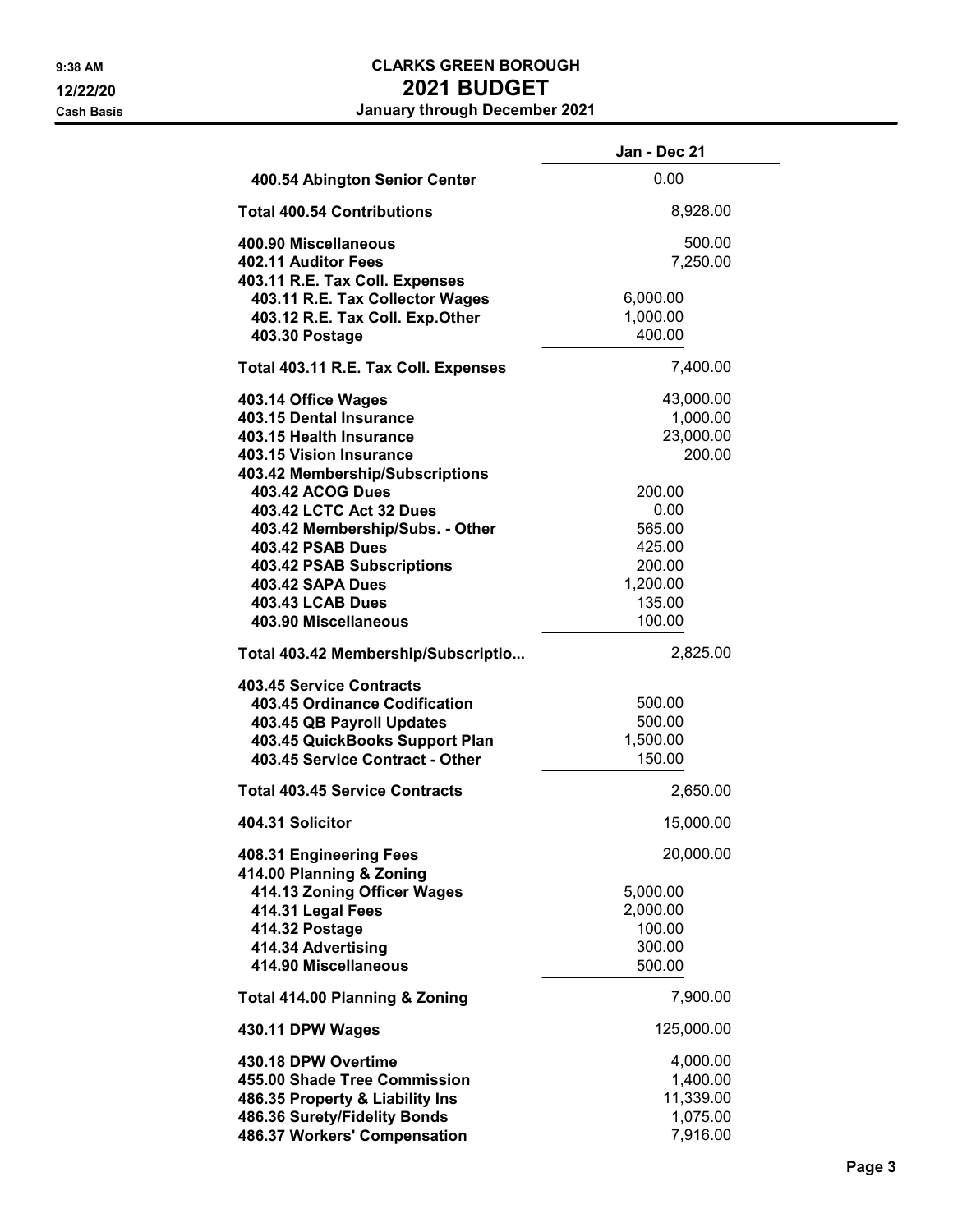|                                             | Jan - Dec 21 |
|---------------------------------------------|--------------|
| 487.16 Employee SEP/IRA                     | 6,000.00     |
| 487.16 FICA/Medicare-Borough                | 14,000.00    |
| 487.16 Unemployment Comp.                   | 3,500.00     |
| 492.00 Transfer to Capital Fund             | 10,000.00    |
| <b>Total 400-GENERAL ADMIN./FINANCE</b>     | 343,583.00   |
|                                             |              |
| <b>409-BUILDINGS &amp; GROUNDS</b>          |              |
| 409.20 Building Supplies                    | 200.00       |
| 409.21 Computer Services                    | 2,000.00     |
| 409.24 Water Cooler                         | 150.00       |
| 409.25 Building Repair/Maint.               | 4,000.00     |
| 409.26 Landscaping                          | 750.00       |
| 409.27 Office Equipment Repair              | 1,000.00     |
| 409.31 BIU Inspection Payments              | 2,000.00     |
| 409.32 Phone/Internet Service               | 4,000.00     |
| 409.33 Water                                | 500.00       |
| 409.34 Gas Service                          | 3,000.00     |
| 409.35 Sewer                                | 568.00       |
| 409.36 Electricity                          | 3,000.00     |
| 409.37 Copier Service Contract              | 600.00       |
| 409.44 Boro. Bldg. Cleaning                 | 2,500.00     |
| 409.62 HVAC Repairs                         | 350.00       |
| 409.70 Equipment Purchase                   | 2,000.00     |
| 409.90 Miscellaneous                        | 100.00       |
| 409.91 HVAC Maint. Contract                 | 1,000.00     |
| 409.92 Website Maintenance                  | 1,000.00     |
| <b>Total 409-BUILDINGS &amp; GROUNDS</b>    | 28,718.00    |
| 410-SAFETY                                  |              |
| 410.13 Police Contract                      | 86,322.00    |
| 410.22 Crosswalk Painting                   | 600.00       |
| 410.37 Signs & Posts                        | 600.00       |
| 410.90 Miscellaneous                        | 300.00       |
| 411.35 C.S. Fire/Ambulance W.C.             | 6,000.00     |
| 411.36 Fire Hydrant Service                 | 6,000.00     |
| 411.45 C.S. Fire Co. Contract               | 14,000.00    |
| 411.54 Foreign Fire Insurance               | 8,800.00     |
| 415.31 Emergency Coordinator                | 1,000.00     |
| 433.00 Traffic Control Devices              |              |
| 433.01 Traffic Signal Elec.                 | 400.00       |
| 433.02 OLP School Lights                    | 600.00       |
| 433.36 Traffic Signal Repair                | 1,000.00     |
| <b>Total 433.00 Traffic Control Devices</b> | 2,000.00     |
| 434.00 Street Lights                        |              |
| 434.01 Masonic Lodge Elec.                  | 200.00       |
| 434.02 Street Lights Elec.                  | 18,200.00    |
| <b>Total 434.00 Street Lights</b>           | 18,400.00    |
|                                             |              |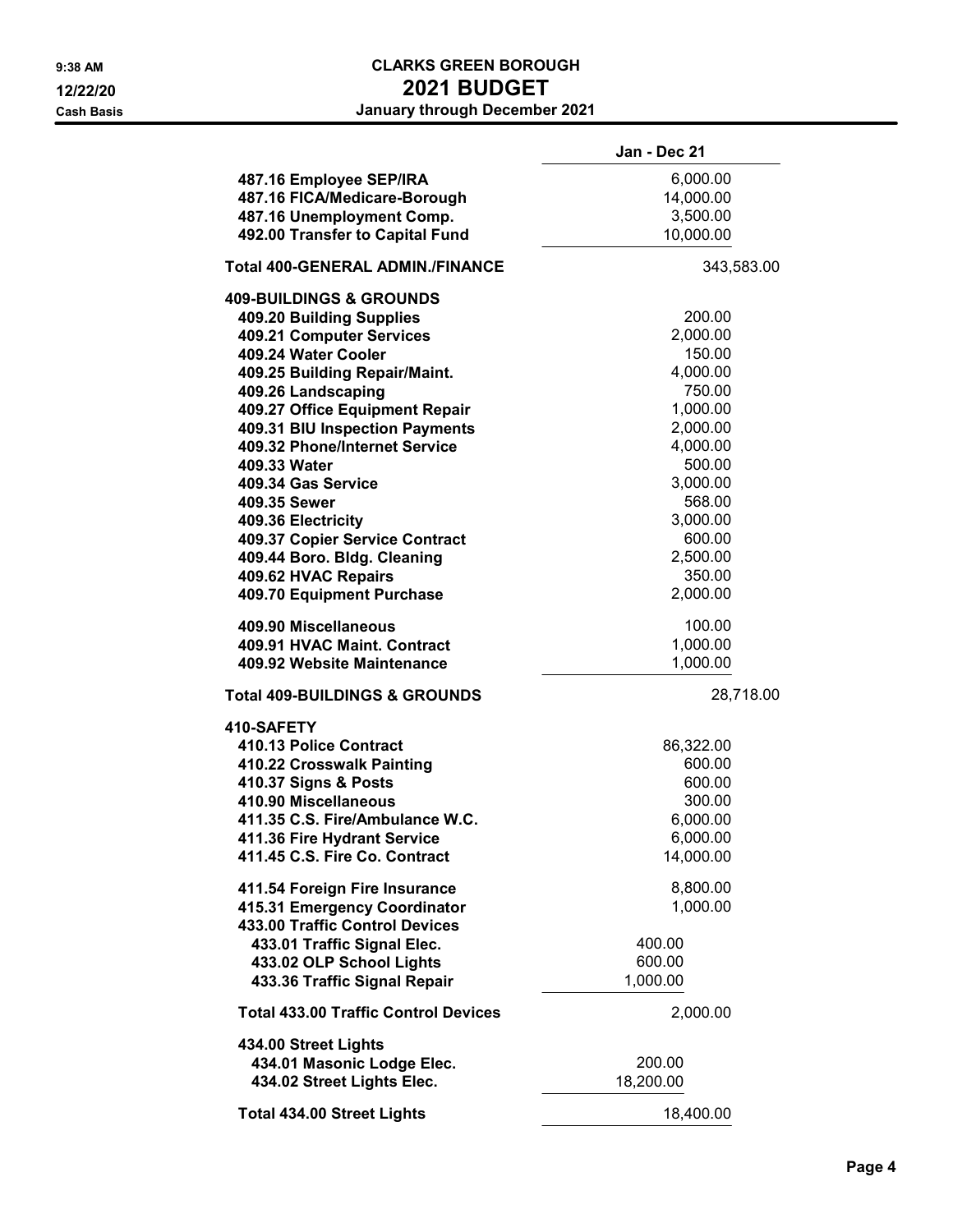|                                         | Jan - Dec 21 |
|-----------------------------------------|--------------|
| <b>Total 410-SAFETY</b>                 | 144,022.00   |
| <b>426-REFUSE &amp; RECYCLING</b>       |              |
| 426.21 Leaf Bags                        | 4,000.00     |
| 426.22 Recycling Containers             | 1.00         |
| 426.50 Mayor's Recycling Event          | 1.00         |
| 426.90 Miscellaneous                    | 1.00         |
| <b>Total 426-REFUSE &amp; RECYCLING</b> | 4,003.00     |
| <b>429-PUBLIC WORKS - SEWER</b>         |              |
| 429.00 Sewer Repair/Maintenance         | 75,000.00    |
| 429.01 Inhouse Sewer Billing            | 2,500.00     |
| 429.02 Sewer Authority Rental           | 260,252.00   |
| 429.04 Pass-Thru Fee-Waverly            | 9,360.00     |
| 429.05 Pass-Thru Fee-C.S. Boro.         | 830.00       |
| 429.06 Flow Meters                      | 6,000.00     |
| 429.31 Legal Fees                       | 2,000.00     |
| 429.32 Postage                          | 400.00       |
| 429.34 Advertising                      | 1,000.00     |
| 429.38 Equipment Rental                 | 1,000.00     |
| 429.40 Engineering Fees                 | 5,000.00     |
| 429.41 Magistrate Costs                 | 200.00       |
| 429.42 Employee Training                | 500.00       |
| 429.45 Subcontractors                   | 2,000.00     |
| 429.74 Equipment Purchase               | 2,000.00     |
| 429.90 Miscellaneous                    | 500.00       |
| 492.00 Transfer to Capital Fund         | 10,000.00    |
| 492.10 Website Maintenance              | 300.00       |
| <b>Total 429-PUBLIC WORKS - SEWER</b>   | 378,842.00   |
| <b>430-PUBLIC WORKS - ROADS</b>         |              |
| 430.01 MS-4 Testing                     | 375.00       |
| 430.19 Uniforms/Protect. Equip.         | 1,000.00     |
| 430.20 Road Repair/Maintenance          | 50,000.00    |
| 430.26 Minor Mach/Equip Purch           | 400.00       |
| 430.32 Cell Phone Reimbursement         | 400.00       |
| 430.33 Drug/Alcohol Testing             | 400.00       |
| 430.34 Advertising                      | 800.00       |
| 430.36 Vehicle Fuel                     | 4,000.00     |
| 430.37 Vehicle Repairs/Maint.           | 14,000.00    |
| 430.38 Equipment Rental                 | 1,500.00     |
| 430.43 Street Sweeping                  | 1.00         |
| 430.45 Subcontractors                   | 2,000.00     |
| 430.74 Equipment Purchase               | 7,500.00     |
| 430.90 Miscellaneous                    | 500.00       |
| 432.00 Winter Maintenance               |              |
| 432.14 DPW Meal Reimbursement           | 500.00       |
| 432.20 Road Salt/Anti-Skid              | 15,000.00    |
| <b>Total 432.00 Winter Maintenance</b>  | 15,500.00    |
| <b>Total 430-PUBLIC WORKS - ROADS</b>   | 98,376.00    |